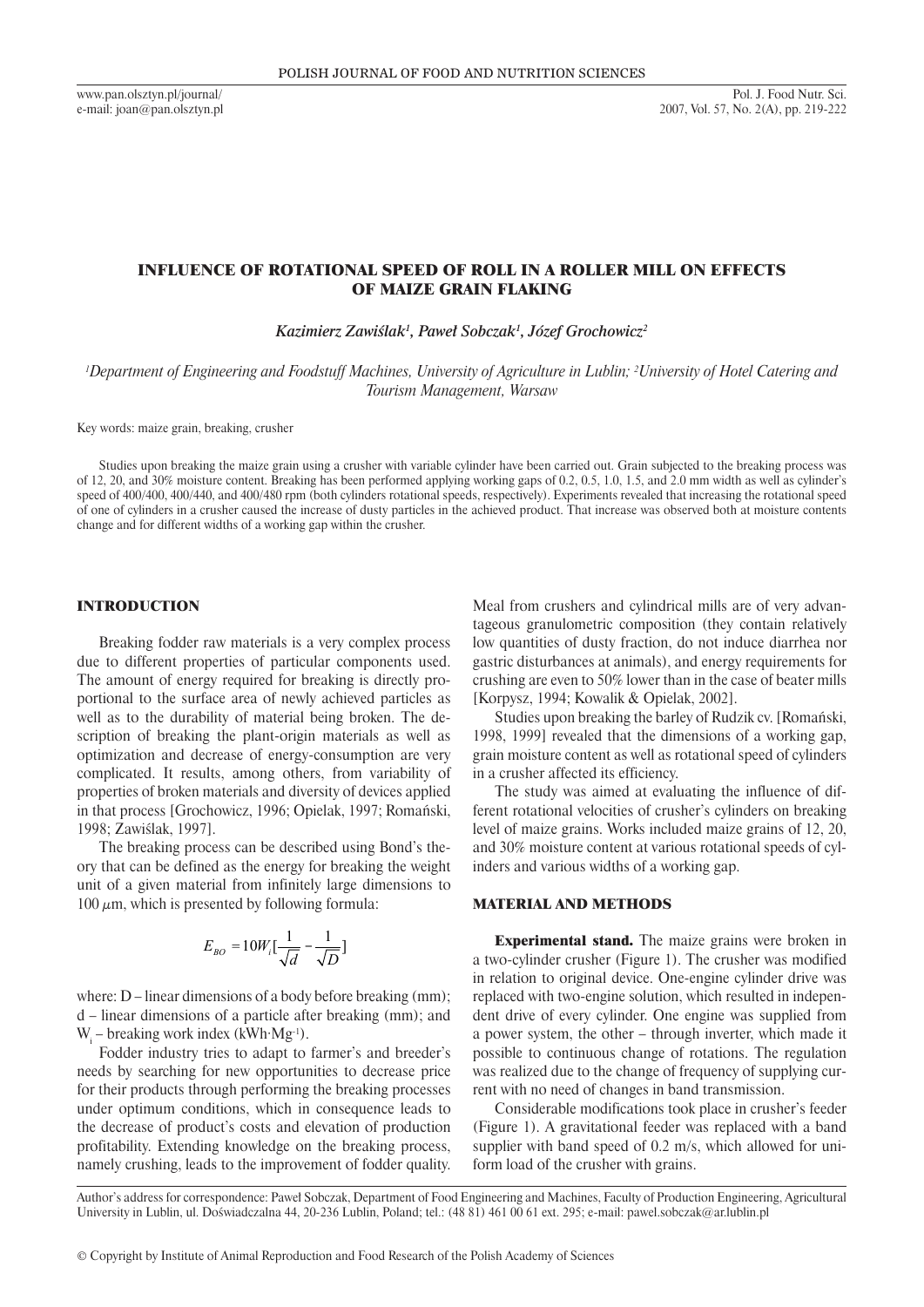

FIGURE 1. Modified grain crusher  $(1, 2 - \text{frame}; 3, 4, 5 - \text{gap regular-}$ tion system;  $6, 7$  – driving cylinders;  $8$  – cover;  $9, 10$  – driving system; 11 – feeder; 12 – band supplier).

Raw material's physical properties. Fodder maize for experiments had 11.8% of initial moisture content. It was sieved through 6.3 mm mesh sieve prior to study. Damaged grains, straw, cone remains, and stones were removed.

The following physical properties were determined: (1) loose density acc. to PN ISO 7971-2: 1998; (2) density after shaking acc. to PN ISO 8460:1999; (3) chute angle acc. to BN-87/9135-11; and (4) moisture content by means of a drier method acc. to PN -91/A-74010.

**Breaking process.** The study was carried out at working gaps of 2 mm, 1.5 mm, 1 mm, 0.5 mm, and 0.2 mm width. Rotational speed of one cylinder was constant and amounted to 400 rpm; the other's cylinder velocities were: 400, 440, and 480 rpm.

Moisture content of maize grain was adjusted to one of three values: 12%, 20%, and 30%. It was determined by means of a drier method according to Polish Standard [PN-91/A- -74010]. The amount of water necessary to wet maize grain up to the desired moisture content was calculated using the following formula:

$$
M_{w} = \frac{x_2 - x_1}{100 - x_2} M_{rz}
$$

where:  $M_w$  – water to add;  $M_{rz}$  – weight of wetted grain;  $X_1$ – initial moisture content; and  $X_2$  – desired moisture content.

Moisturizing was performed in closed plastic containers of 3 kg capacity under cooling conditions. Samples of 1 kg of grain weighed with 1 g accuracy were taken for experiments.

## RESULTS AND DISCUSSION

Table 1 presents some physical parameters of the studied maize grain for particular moisture contents.

Data presented in Table 1 reveal that grain moisture content influenced all measured parameters. The following features increased along with the increase of moisture content: bulk density from 671 kg/m<sup>3</sup> for 12% to 701 kg/m<sup>3</sup> for 30% moisture content; shaken density from 815 kg/m3 for 12% to 871 kg/m<sup>3</sup> for 30% moisture content; and chute angle on zinc plate from 19° for 12% to 31° for 30% moisture content.

Table 1. Physical properties of studied maize grain.

| Physical property             | Moisture<br>12%     | Moisture<br>20%               | Moisture<br>30%     |
|-------------------------------|---------------------|-------------------------------|---------------------|
| Bulk density                  | $671 \text{ kg/mL}$ | 680 kg/mL                     | $701 \text{ kg/mL}$ |
| Shaken density                |                     | $815 \text{ kg/mL}$ 835 kg/mL | $871 \text{ kg/mL}$ |
| Angle of repose on zinc plate | $19^{\circ}$        | $24^{\circ}$                  | $31^\circ$          |

Table 2. Regression equations describing the influence of gap width on mean size of maize grain for various rotation.

| Ratio                | Equation                 | $\mathbb{R}^2$ |
|----------------------|--------------------------|----------------|
|                      | 12% moisture content     |                |
| 400/480              | $d_e = 0.465x + 0.441$   | 0.95           |
| 400/440              | $d_e = 0.4286x + 0.33$   | 0.96           |
| 400/400              | $d_e = 0.4559x + 0.1631$ | 0.95           |
| 20% moisture content |                          |                |
| 400/480              | $d_e = 0.4754x + 1.5452$ | 0.91           |
| 400/440              | $d_e = 0.4708x + 1.6976$ | 0.88           |
| 400/400              | $d_e = 0.4221x + 2.2197$ | 0.85           |
| 30% moisture content |                          |                |
| 400/480              | $d_e = 0.6789x + 1.5039$ | 0.98           |
| 400/440              | $d_e = 0.6285x + 1.8893$ | 0.93           |
| 400/400              | $d_e = 0.6138x + 2.1936$ | 0.98           |

These parameters are very significant, namely at designing the technological lines and new devices. Figures 2, 3, and 4 present results of maize grain breaking level for various moisture contents and using various widths of crusher working gap. The achieved dependencies of mean particle size on gap between crusher's cylinders are described using linear equations that are presented in Table 2. Determination coefficients indicate correct selection of these equations.

Experiments revealed that value of average weighed geometric particle *dg* increased along with the increase of its moisture content (Figures 2-4), and decreased when the gap was narrower. The value of *dg* below 2.7 mm for all studied range of crusher's cylinder rotation velocities was characteristic for 12% of moisture content. For gap of 0.2 mm, *dg* value decreased below 1 mm. Increase of moisture content from 12% up to 30% caused over 3-fold increase of *dg* value for 0.2 mm gap width. The value of mean weighed geometric particle changed in the following pattern: (a) increased along with moisture content increase: from 2.506 mm for 12% to 5.326 mm for 30% moisture content and 2.0 mm gap width at cylinder rotation ratio of 1:1; (b) decreased along with the gap width decrease from 2.0 to 0.2 mm: from 2.506 mm to 0.981 mm for 12%, from 4.132 mm to 2.641 mm for 20%, and from 5.326 mm to 2.823 mm for 30% moisture content and cylinder rotation ratio of 1:1; and (c) decreased along with the increase of ratio from 1:1 to 1:1.2: from 2.506 mm to 2.462 mm for 2 mm, from 2.486 mm to 2.129 mm for 1.5 mm, from 1.883 mm to 1.356 mm for 1 mm, from 1.178 mm to 0.920 mm 0.5 mm, and from 0.981 mm to 0.787 mm for 0.2 mm gap width at 12% of moisture content.

No particles of above 6.3 mm size were found in the product achieved due to breaking the maize grain of 12% moisture content. The number of particles of above 6.3 mm for 20% moisture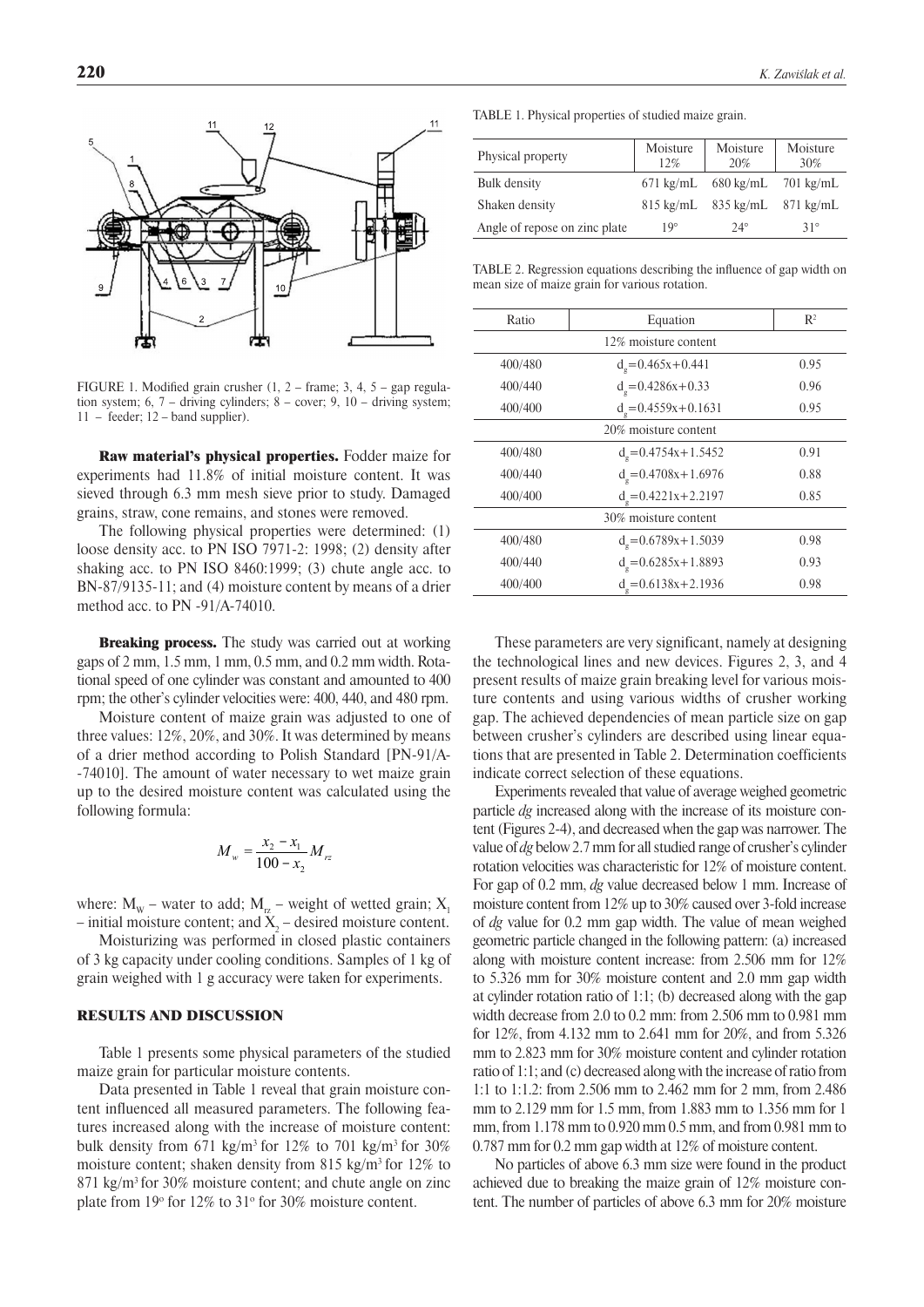

FIGURE 2. Influence of gap width on particle size of broken maize grain with 12% of moisture content for various rotation.



FIGURE 3. Influence of gap width on particle size of broken maize grain with 20% of moisture content for various rotation.



FIGURE 4. Influence of gap width on particle size of broken maize grain with 30% of moisture content for various rotation.

content grains decreased to 41.9% for 2.0 mm, and to 10.8% for 0.2 mm gap width. Percentage of particles of above 6.3 mm varied from 73.8% for 2 mm to 11.2% for 0.2 mm of working gap width.

The amount of dusty particles below 1 mm in size in the product achieved from breaking the maize grain with 12% of moisture content increased from 5.54% for 2 mm to 26.68% for 0.2 mm working gap width. The quantity of dusty fraction for 20% of moisture content increased from 3.5% for 2 mm up to 10.8% for 0.2 mm gap width. Particles of below 1 mm size made up from 2.1% for 2.0 mm to 10.2% for 0.2 mm gap width in bulk grain of 30% moisture content.

Studies performed by Romański & Łuczycka [1999] using triticale and barley grain and applying a two-cylinder crusher (240 mm of cylinder diameter and 150 mm of length) revealed that the thickness of achieved flakes – at 0.4 mm of working gap width and 12% of grain moisture content – was twice as high as gap width and 2.75 times larger at 20% of moisture content. The value of mean geometric weighed particle at the increase of moisture content from 12% to 20% increased by 45%. The content of dusty fraction in barley and triticale meals at moisture content of about 13% did not exceed 6% of the total meal amount. Also other authors were engaged in grain breaking problems [Chaoying *et al.,* 2003a, 2003b; Haros & Suarez, 1997; Koprysz *et al.,* 1994; Koprysz & Roszkowski, 1992; Kowalik & Opielak, 2002; Peyron *et al.,* 2002; Romański, 1998; Shobana & Melleshi, 2007; Svihus *et al,.* 2004; Tiwari *et al.,* 2007; Yus Aniza *et al.,* 2005; Zawiślak, 1997, 2001; Zawiślak & Stadnik, 2002] achieving similar dependencies as those reported herein.

Figures 5, 6, and 7 present results of loose density measurements for the achieved meals depending on moisture content of grain broken and cylinder velocities ratio.



FIGURE 5. Changes of bulk density depending on cylinder rotational speed and working gap width for 12% of moisture content.



FIGURE 6. Changes of bulk density depending on cylinder rotational speed and working gap width for 20% of moisture content.



FIGURE 7. Changes of bulk density depending on cylinder rotational speed and working gap width for 30% of moisture content.